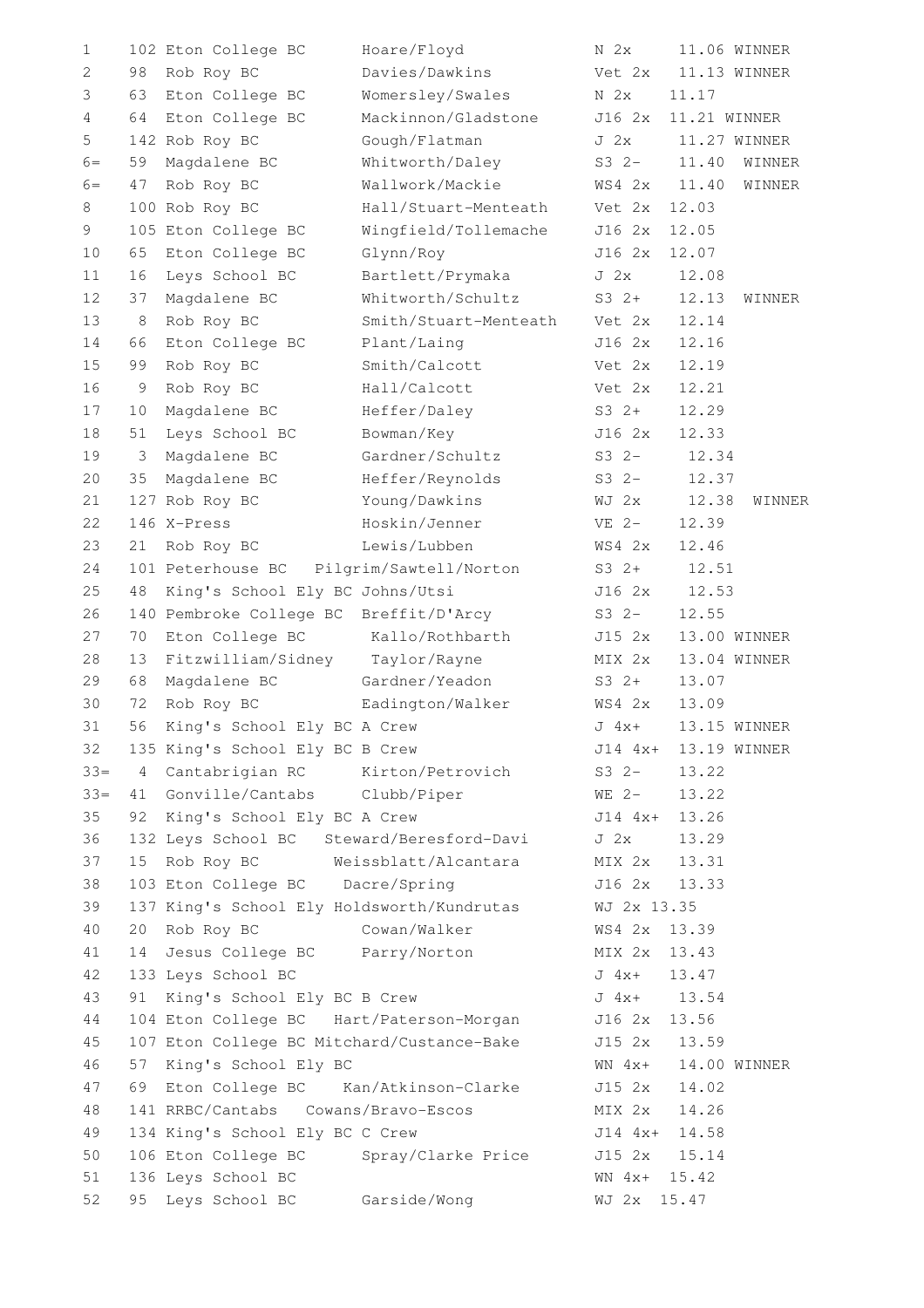|        |              | <b>CLUB</b>                            |                |                 | Vet          |
|--------|--------------|----------------------------------------|----------------|-----------------|--------------|
| 1      | 96           | Eton Vikings                           | R Foster       | VA 1x           | 10.56 WINNER |
| 2      | 61           | Eton Vikings                           | R Foster       | VB 1x           | 11.05 WINNER |
| 3      | 5            | Rob Roy BC                             | RS Court       | VB 1x           | 11.10        |
| $4 =$  | $\mathbf{1}$ | Rob Roy BC                             | A Aiken        | $S2 \quad 1x$   | 11.26 WINNER |
| $4 =$  | 60           | Lake of Menteith BC                    | I law          | VB 1x           | 11.26        |
| 6      | 6            | Lake of Menteith BC                    | I Law          | VB 1x           | 11.27        |
| 7      | 58           | King's School Ely BC E Davis           |                | VA 1x           | 11.33        |
| 8      | 2            | Rob Roy BC                             | A Watson       | $S2 \; 1x$      | 11.42        |
| $9 =$  | 34           | Lea RC                                 | HJ Kephalas    | $S2 \; 1x$      | 11.43        |
| $9=$   | 97           | Pengwern BC                            | AGR Summers    | S2 1x           | 11.43        |
| $11 =$ | 19           | Cantabrigian RC                        | L Taylor       | N <sub>1x</sub> | 11.49 WINNER |
| $11 =$ | 62           | Rob Roy BC                             | A Watson       | VB 1x           | 11.49        |
| 13     | 7            | Lea RC                                 | HJ Kephalas    | J 1x            | 11.55 WINNER |
| 14     | 33           | Pengwern BC                            | AGR Summers    | $S2 \; 1x$      | 11.56        |
| 15     | 12           | Rob Roy BC                             | J Hammond      | WS3 1x          | 12.03 WINNER |
| 16     |              | 111 Cantabrigian RC                    | S McBirnie     | N 1x            | 12.04        |
| 17     |              | 110 Cantabrigian RC                    | A Ghavami      | $S2 \; 1x$      | 12.13        |
| 18     | 38           | Lea RC                                 | L Foy          | VC 1x           | 12.14 WINNER |
| 19     | 67           | Pengwern BC                            | PT Summers     | $VD/F$ 1x       | 12.16        |
| 20     |              |                                        | HJM Swales     | N 1x            | 12.18        |
|        |              | 113 Eton College BC                    |                | $VD/F$ 1x       | 12.20        |
| 21     |              | 109 King's School Ely BC J Dale        |                |                 |              |
| 22     | 40           | Lea RC                                 | SP O Shea      | VC 1x           | 12.21        |
| 23     | 74           | Eton College BC                        | AE Floyd       | N 1x            | 12.25        |
| 24     | 17           | Lea RC                                 | L Foy          | N 1x            | 12.26        |
| $25=$  | 25           | Lea RC                                 | M Chew         | J16 1x          | 12.30 WINNER |
| $25=$  | 73           | City of Cambridge RC J Lawlor-Anderson |                | N 1x 12.30      |              |
| 27     | 22           | Rob Roy BC                             | R Wallwork     | WS3 1x          | 12.31        |
| 28     |              | 121 Eton College BC                    | ICG Gladstone  | J16 1x          | 12.37        |
| 29     |              | 116 Eton College BC                    | GEF Mackinnon  | J16<br>1x       | 12.41        |
| 30     |              | 120 Eton College BC                    | AGG Laing      | J16 1x          | 12.43        |
| $31 -$ | 36           | City of Cambridge RC S Roberts         |                | VB 1x           | 12.44        |
| $31 =$ | 18           | Rob Roy BC                             | J Neave        | N 1x            | 12.44        |
| 33     | 24           | City of Cambridge RC J Lawlor-Anderson |                | J16 1x          | 12.46        |
| 34     |              | 138 Pembroke College BC J D'Arcy       |                | N 1x            | 12.51        |
| 35     |              | 114 Eton College BC                    | JRL Womersley  | J16 1x          | 12.53        |
| 36     | 11           | Rob Roy BC                             | TW Davies      | VD/F 1x         | 12.54 WINNER |
| 37     | 26           | Rob Roy BC                             | KT Mackie      | WN 1x           | 13.01WINNER  |
| 38     | 77           | Leys School BC                         | G Bartlett     | J <sub>1x</sub> | 13.05        |
| 39     | 52           | King's School Ely BC I Livchitz        |                | J <sub>1x</sub> | 13.06        |
| $40=$  |              | 119 Eton College BC                    | MT Kennedy     | J16 1x          | 13.15        |
| $40=$  | 83           | Eton College BC                        | MT Kennedy     | J16 1x          | 13.15        |
| 42     | 81           | Eton College BC                        | TAH Tollemache | J16 1x          | 13.16        |
| $43=$  |              | 128 Leys School BC                     | T Key          | J16 1x          | 13.17        |
| $43=$  | 46           | Peterhouse BC                          | DRF Sawtell    | N <sub>1x</sub> | 13.17        |
| 45     | 44           | King's College BC                      | C Braithwaite  | N 1x            | 13.21        |
| 46     |              | 131 Leys School BC                     | C Prymaka      | J16 1x          | 13.25        |
| $47=$  | 55           | King's School Ely BC J Runciman        |                | J16 1x          | 13.37        |
| $47=$  |              | 122 Eton College BC                    | C Kallo        | J15 1x          | 13.37 WINNER |
| $47=$  |              | 117 Eton College BC                    | FJ Glynn       | J16 1x          | 13.37        |
| 50     |              | 123 Eton College BC                    | GOM Rothbarth  | J15 1x          | 13.42        |
| 51     | 53           | Leys School BC                         | E Steward      | $J_1x$          | 13.44        |
| 52     | 27           | Cantabrigian RC                        | L Rutherford   | WN 1x           | 13.46        |
| 53     | 23           | City of Cambridge RC E Walton          |                | WS3 1x          | 13.55        |
|        |              |                                        |                |                 |              |